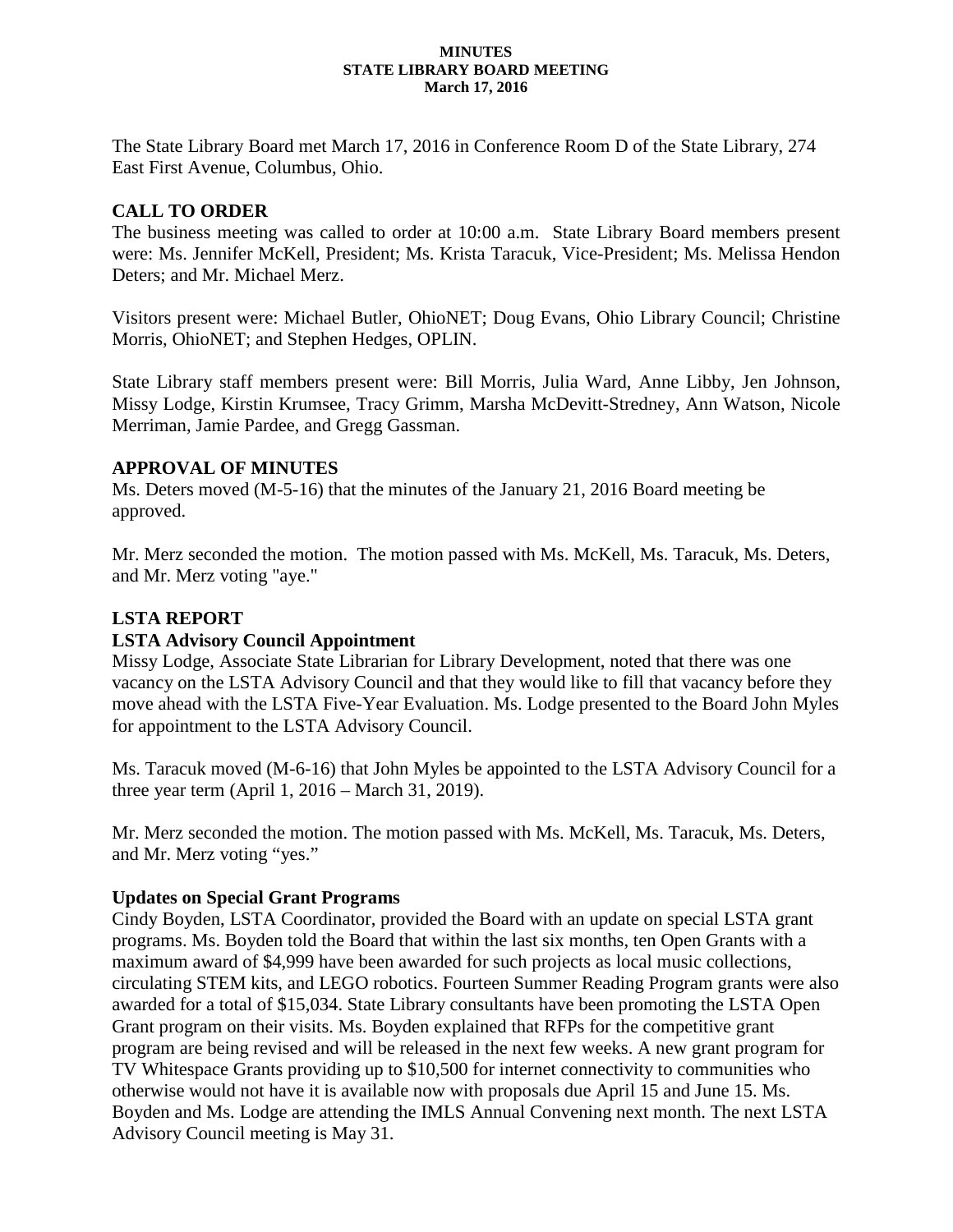Minutes State Library Board March 17, 2016 Page 2

#### **STATE LIBRARIAN'S REPORT Building Update**

Ann Watson, Associate State Librarian for Library Services, provided the Board with an update on building improvements happening at the State Library. New carpet installation and painting begins on May 9. The project should be complete in two weeks. Ms. Watson explained that Kent State University School of Library and Information Science has given the State Library the funds to have museum quality custom display cabinets made. The cabinets should be installed by the beginning of July. Today, some picture frame railing is being installed in the Kent State University hallway and some electrical work is being done. Ms. Watson plans to order new soft furniture through Ohio Penal Industries (OPI) as the budget allows.

# **UNFINISHED BUSINESS**

There was no unfinished business.

#### **NEW BUSINESS**

# **Bettsville Public Library Boundaries**

Bill Morris, Government Affairs Coordinator, presented the Board with documents to reaffirm the boundaries for Bettsville Public Library and Tiffin-Seneca Public Library. Bettsville Public Library plans to put a levy on the ballot and need the boundaries reaffirmed in order to do so.

Ms. Taracuk moved (M-7-16) that that the State Library Board, in response to the consolidation of the Bettsville Local School District into the Old Fort Local School District, proposes to reaffirm the boundaries of the Tiffin-Seneca Public Library, Tiffin, Ohio and the Bettsville Public Library, Bettsville, Ohio to be composed as follows:

The Tiffin-Seneca Public Library boundaries be reaffirmed to include the following:

Tiffin City School District

New Riegel Local School District

- Old Fort Local School District, that portion within Seneca County, excluding the former Bettsville Local School District
- Fostoria City School District, that portion within Seneca County and outside the municipality of Fostoria
- Hopewell Loudon Local School District, excluding that portion of the municipality of Fostoria within Hopewell Loudon Local School District
- Lakota Local School District, that portion within Seneca County, excluding that portion of the municipality of Fostoria within Lakota Local School District.

The Bettsville Public library boundaries be reaffirmed to include the former Bettsville Local School District.

Mr. Merz seconded the motion. The motion passed with Ms. McKell, Ms. Taracuk, Ms. Deters, and Mr. Merz voting "yes."

# **National Library Week and National Library Workers Day Resolution**

Ms. Deters moved (M-8-16) that the Board approve the following resolution recognizing National Library Week and National Library Workers Day: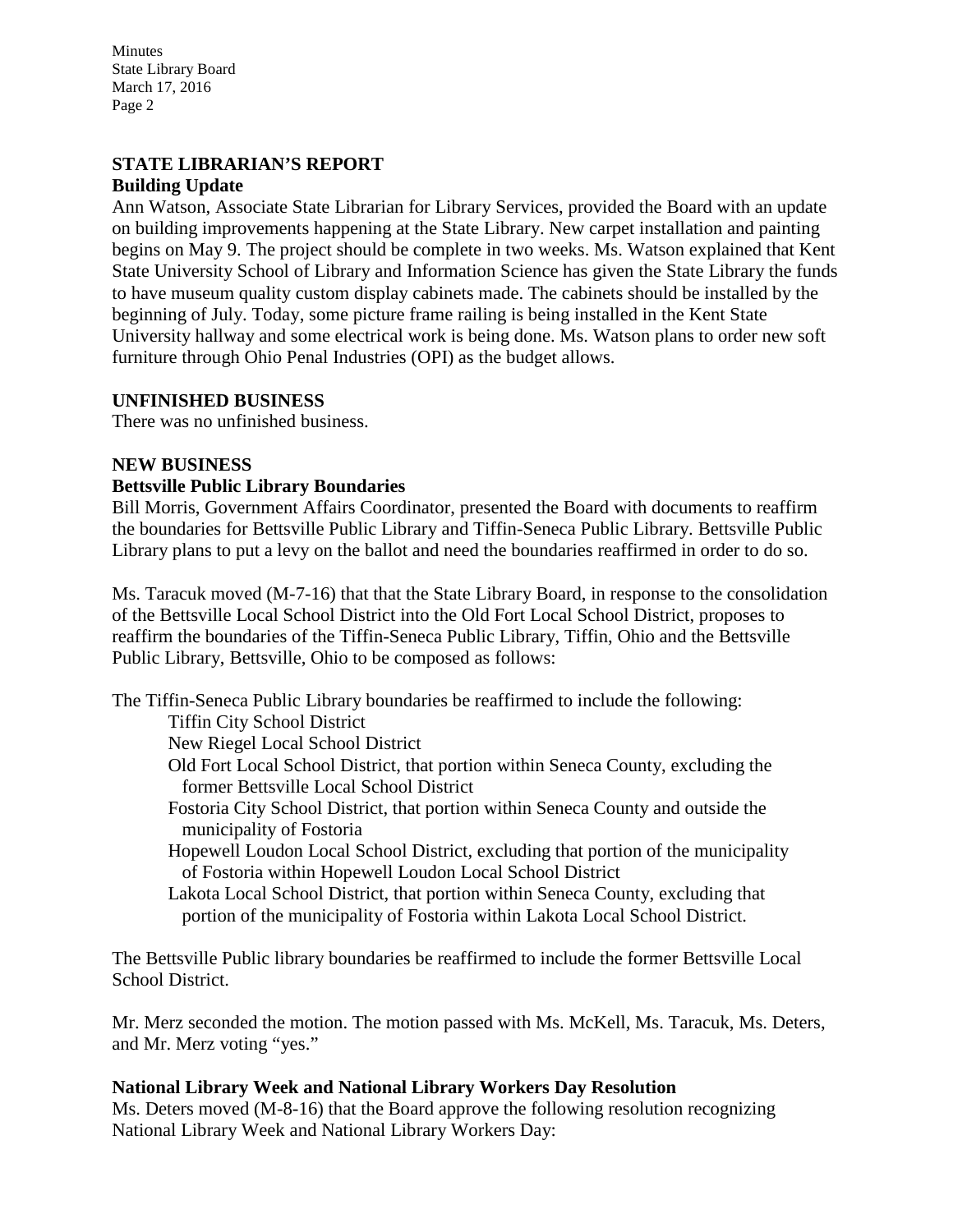Minutes State Library Board March 17, 2016 Page 3

WHEREAS, libraries have historically served as our nation's great equalizers of knowledge by providing free access to all and libraries are part of the American dream, places for education, opportunity and lifelong learning; and

WHEREAS, Ohio libraries provide a forum for diverse ideas and points of view that help us better understand each other and ourselves; and

WHEREAS, librarians are trained professionals, helping people of all ages and backgrounds find and interpret the information they need to live, learn and work in a challenging economy; and

WHEREAS, librarians design and offer programs to meet their community's economic needs, providing residents with resume writing classes, interviewing workshops and job seeking resources; and

WHEREAS, librarians and library support staff bring Ohioans a world of knowledge in person and online, as well as personal service and expert assistance in finding what is needed when it is needed; and

WHEREAS, Ohio's school, academic, public and special libraries make a difference in the lives of millions of Ohioans and provide excellent and invaluable service to library users regardless of age, ethnicity, or socioeconomic background; and

WHEREAS, Ohioans and Ohio libraries benefit from the resources, services, and support provided by the State Library of Ohio and the library's dedicated staff; and

WHEREAS, libraries, librarians, library workers and supporters across America are celebrating National Library Week and National Library Workers Day;

THEREFORE, BE IT RESOLVED, that on this day, March 17, 2016, the State Library Board proclaims National Library Week, April 10 – 16, 2016, and National Library Workers Day, April 12, 2016, and encourages all Ohio residents to visit their libraries or library websites this week to take advantage of the variety of library resources available and thank their librarians and library workers for their exceptional contributions to American life.

Ms. Taracuk seconded the motion. The resolution was approved with Ms. McKell, Ms. Taracuk, Ms. Deters, and Mr. Merz voting "aye."

# **Deaf History Month Resolution**

Ms. Lodge explained that the State Library was approached two months ago by the Citizens for Deaf Culture about starting a deaf culture library. Ms. Watson and Nicole Merriman, Head, Research and Catalog Services, have compiled an annotated bibliography of the deaf collection that the State Library has on site and also put together statistics about deaf citizens in Ohio that will be posted on the State Library's website. Ms. Taracuk asked how in-depth the collection is. Ms. Watson said that the majority came from the Ohio School for the Deaf and it is a robust teaching collection with about 1,000 items. The State Library plans to purchase new materials to update the collection. The collection is geared toward K-12. A representative from the Ohio School for the Deaf weeded the collection last summer.